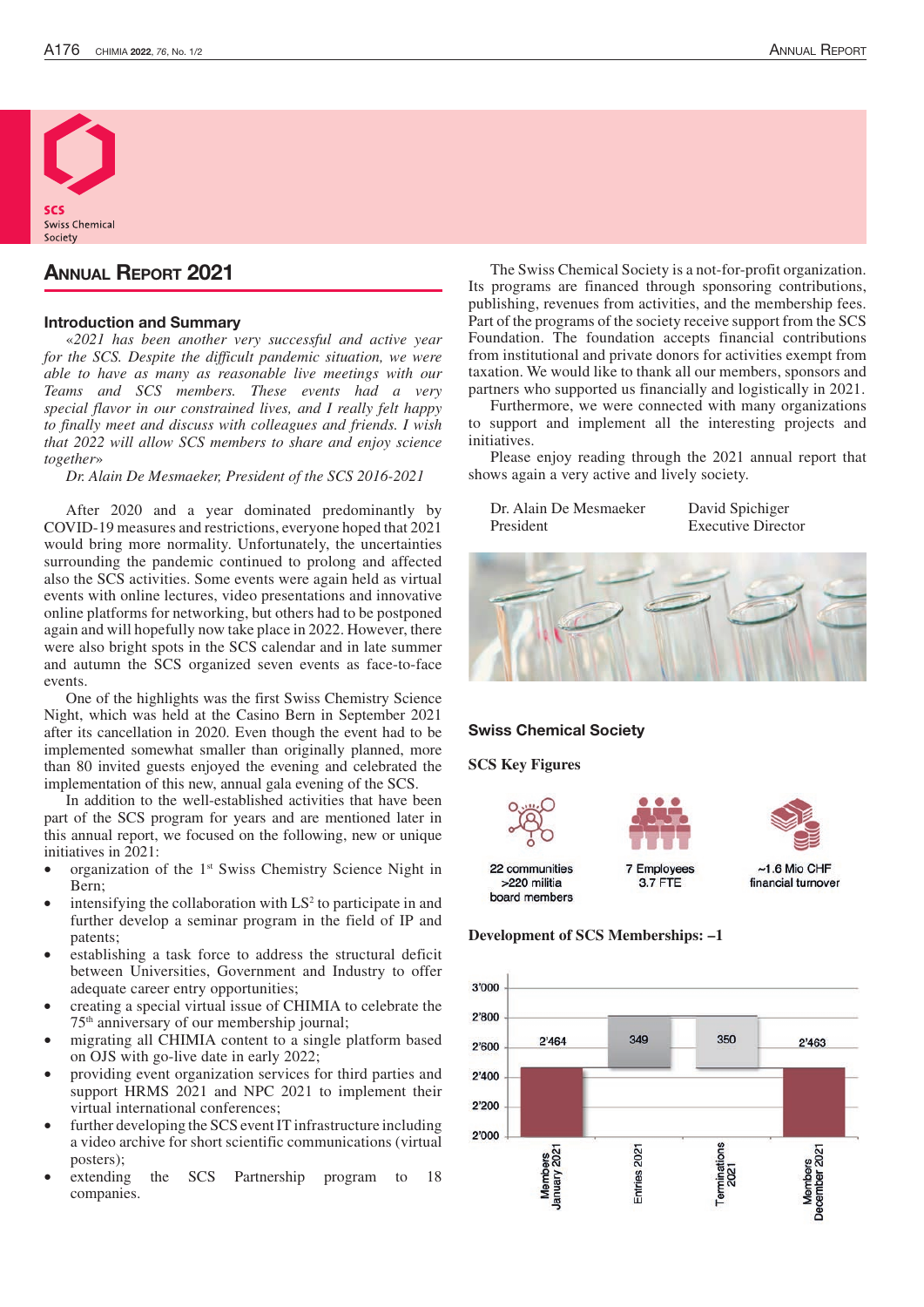# **Regional Distribution of Members**



# **Employment Sector of the Members**



All figures are based on the SCS member database as per 31.12.2021.

# **SCS Board Members and Employees**

### *Executive Board ExB*

- Dr. Alain De Mesmaeker, Känerkinden (BL) SCS President (stepped down at the end of 2021)
- Prof. Christian Bochet, University of Fribourg
- SCS Vice-President (President as of January 2022) Dr. Gillian Harvey, Luzern Chair of the CHIMIA Editorial Board
- Dr. Hans Peter Lüthi, ETH Zurich and SCS Foundation SCS Treasurer (until Aug 2021)
- Dr. Maud Reiter, Firmenich SA SCS Treasurer (as of Sep 2021)
- Dr. Yves Auberson, Novartis Pharma AG Projects and partnerships (as of May 2021)
- David Spichiger, Swiss Chemical Society SCS Executive Director

### *Board of Directors BoD (in addition to the ExB members)*

- Prof. Eric Bakker, University of Geneva President Division of Analytical Sciences (DAS)
- Prof. Stefan Willitsch, University of Basel President Division of Fundamental Research (DFR)
- Prof. Jean-Louis Reymond, University of Bern President Division of Medical Chemistry & Chemical Biology (DMCCB)
- Prof. Roger Marti, HEIA Fribourg President Division Industrial & Applied Chemistry
- Prof. Harm-Anton Klok, EPFL Lausanne President Division Polymers, Colloids and Interfaces (DPCI)
- Prof. Jan Cvengros, ETH Zurich President Division Chemical Education (DCE)
- Prof. Christophe Copéret, ETH Zurich National and international relations
- Prof. Sandrine Gerber, EPFL Lausanne Member of the board (until April 2021)
- Dr. Martin Vollmer, Clariant AG Member of the board (until April 2021)
- Dr. Leslie Fendt, F. Hoffmann-La Roche AG Member of the board (as of May 2021)
- Dr. Maud Reiter, Firmenich SA Member of the board (as of May 2021)
	- Dr. Corinne Jud, Agroscope Member of the board (as of May 2021)

We would like to express our sincere thanks to Sandrine Gerber and Martin Vollmer who served as members of the board for 9 years and who had to step down in accordance with the SCS bylaws.

### *SCS Employees*

- David Spichiger, Executive Director (1 FTE)
- Gillian Harvey, CHIMIA, Technical Editor (0.6 FTE)
- Hans Peter Lüthi, Director SCS Foundation  $(0.4$  FTE)
- Robert Meyer, Accounting  $(0.4$  FTE)
- Esther Wolff, Education Courses (0.4 FTE)
- Sarah Schmitz, Administration (0.4 FTE)
- Céline Wittwer, Communication (0.5 FTE)

### **SCS General Assembly 2021**



Due to the COVID-19 pandemic the General Assembly (GA) 2021 was held once more as a virtual event. In spring 2021 restrictions for onsite meetings were still in place and so we organized the General Assembly as a Zoom conference during the lunch break of the SCS Spring Meeting on April 15, 2021. The assembly approved a major

personnel turnover on the Board of Directors (BoD) and in the Executive Board (ExB) and set the course for the SCS of the next few years. The previous section of this report provides information on the details of the personnel changes.

David Spichiger, SCS Executive Director, led the meeting and ensured that all legal requirements were fulfilled. The minutes of the meeting were published in *CHIMIA 75,* 5/**2021**, A459ff.

### **Communication**

For all SCS events we implemented specific websites including platforms for online conferences. In addition, we communicated *via* our Social Media channels, as well as with flyers and posters. Our Twitter profiles counts more than 2'100 followers.

By sending newsletters, we managed to inform specific groups of the community about events according to their sphere of interest. Furthermore, publications in the CHIMIA journal, such as Columns and Conference Reports give a regular insight into the activities of the SCS and the Divisions. The Society information pages, under the direction of David Spichiger, also provide news and information about current and future events.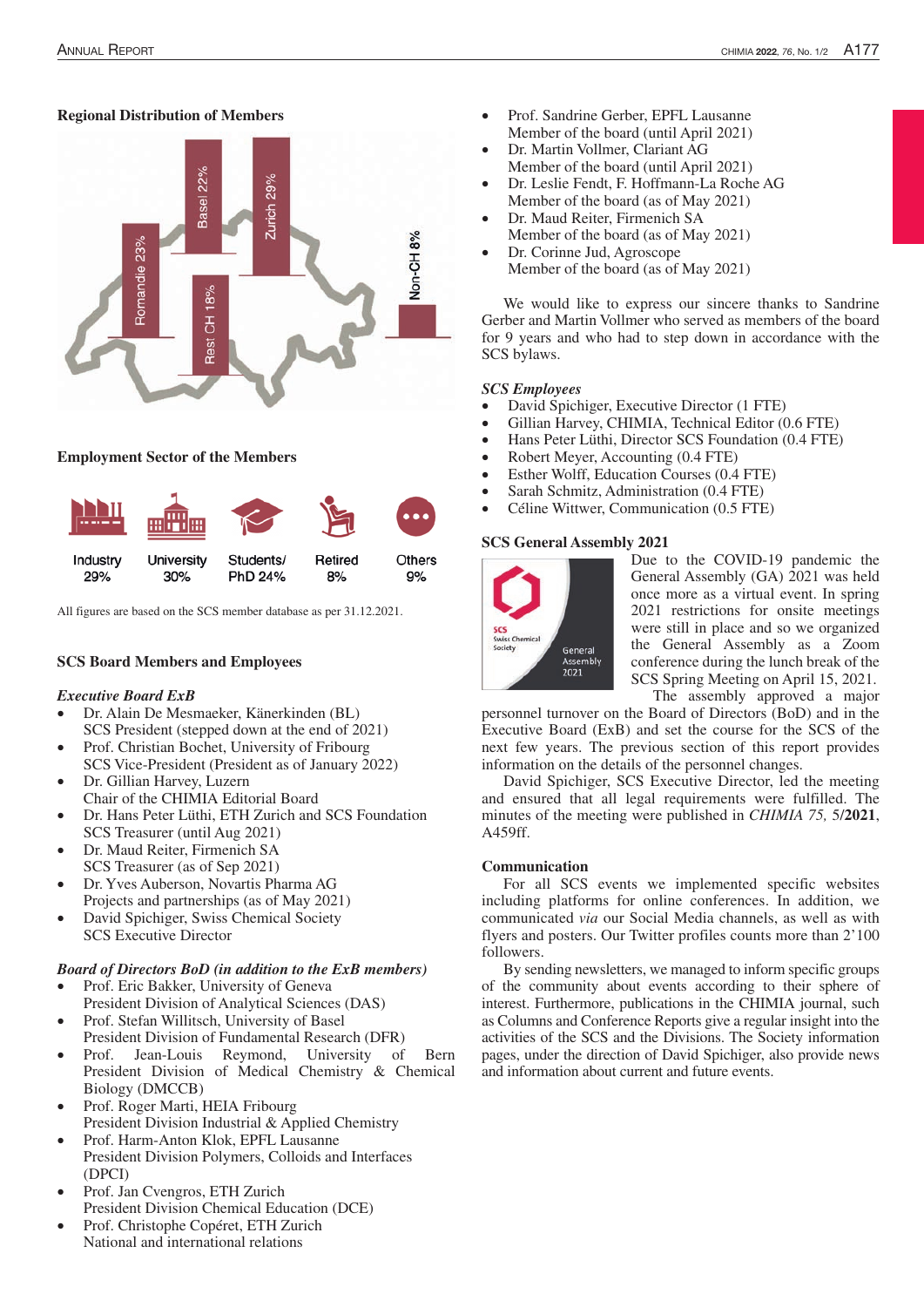

**SCS Partnership and Corporate Memberships**

We further established the SCS Partnership as a new strategic tool to strengthen our collaboration with industrial partners and to align our activities to the community's requirements.

As Institutional Partners, the companies enjoy all the benefits of a 'classical' corporate membership and make the difference through

- active involvement in the strategic alignment of the society (board-, committee-, and jury-membership;)
- becoming Industrial Science Award Program Stakeholders (former SIFS Program);
- guests at the Swiss Chemistry Science Night.

#### *SCS Partnership agreements of 2021*



In addition to the partnerships for CHF 3,000, the following companies participated in the activities of the SCS with a corporate membership for CHF 800:

Bachem AG, Bubendorf; Büchi AG, Uster; CABB AG, Pratteln; Carbogen Amcis AG, Bubendorf; CIM Chemicals AG, Zug; Ivoclar vivadent AG, Schaan; Firmenich SA, Genève; Helsinn Advanced Synthesis SA, Biasca; MDPI AG, Basel; Metalor Technologies SA, Marin; METAS, Federal Institute of Metrology, Bern; Omya International AG, Oftringen; Plasmion GmbH, Augsburg; Rolic Technologies Ltd, Berlin; SAS Institute GmbH, Heidelberg; Schärer & Schläpfer AG, Rothrist; Shimadzu Schweiz GmbH, Reinach; SICPA SA, Prilly; Siegfried AG, Zofingen, Société Suisse des Explosifs, Brig; Thermo Fischer Scientific (Schweiz) AG, Reinach; UCB Farchim SA, Bulle.



#### SCS Scientific Awards

The SCS awarded twelve individuals and one group of scientists for their outstanding contributions. A total sum of CHF 74'000 as well as medals and award certificates were given to the prize winners.

### **Werner Prize**

CHF 10'000 and medal in bronze; awarded to a promising young scientist for outstanding independent chemical research. The award was given to



*Prof. Rafaela Buonsanti*, EPFL Lausanne, for her original and significant contributions in the chemistry development of tailored nanomaterials and their applications in catalysis, especially  $CO<sub>2</sub>$ electroreduction.

The award lecture took place at the virtual SCS Fall Meeting 2021.

#### **Sandmeyer Award**

CHF 20'000 awarded to a person or to a group for outstanding work in industrial or applied chemistry.

In 2021 the SCS awarded a joint team from Casale SA and



Clariant, namely *Dr. Pierdomenico Biasi*, *Mr. John D'Alessandri*, *Mr. Ermanno Fillippi*, *Mr. Sergio Panza*, *Casale SA* and

*Dr. Rene Eckert*, *Dr. Marvin Estenfelder*, *Dr. Stephan Reitmeier*, *Dr. Andreas Reitzmann*, *Clariant*,

for their achievements obtained in the field of catalysis and reaction engineering,

especially for the development and implementation of the AmoMax®-Casale, a new catalyst for a greener and less energy-consuming process for industrial largescale ammonia synthesis.

One award lecture was held at the virtual Freiburger Symposium on April 23, and the second at the virtual SCS Fall Meeting on September 10, 2021.

#### **SCS Senior Industrial Science Award 2021**

The prize is given to honor very successful and established investigators with outstanding achievements over many years. The winner receives a certificate and a cash check of CHF 10'000. The 2021 prize was awarded to



*Dr. Andrew Edmunds*, Syngenta Crop Protection AG, for his impressive track record of achievements in the field of chemistry and crop protection reflected in 140 patents, 28 publications and more than 20 lectures at universities and international conferences. The award lecture took place at the virtual SCS Fall Meeting 2021.

#### **SCS Industrial Science Award 2021**

The prize is given to honor successful investigators with outstanding achievements. The winner receives a certificate and a cash check of CHF 7'000.



*Dr. Cornelia Zumbrunn*, Idorsia Pharmaceuticals Ltd., for her key contributions as a medicinal chemistry project leader in the challenging field of antibiotic drug discovery, including her contributions to several anti-bacterial research projects and the development of a significant number of chemical series into advanced compounds, some

of which were ultimately selected as preclinical development candidates. The award lecture took place at the virtual SCS Fall Meeting 2021.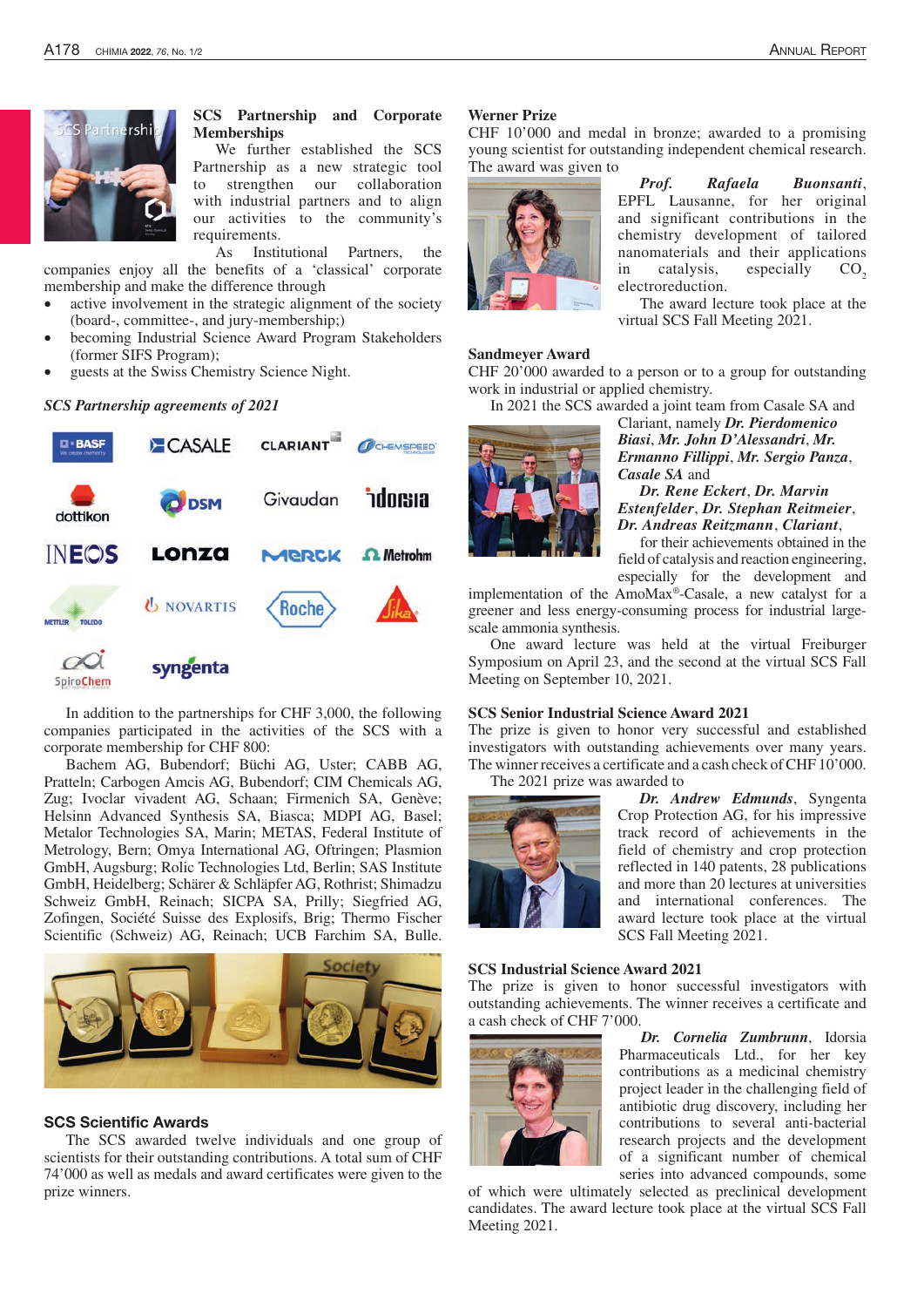# **SCS Green & Sustainable Chemistry Award** (sponsored by Syngenta)

CHF 5'000 to honor outstanding contribution to the field of metrology in chemistry and/or biology. The 2021 award was given

to



*Prof. Francesca Paradisi*, University of Bern, for her ground-breaking work in developing eco-friendly and ultraefficient biotransformations for the synthesis of high-value chemicals, dramatically increasing the applicability of biocatalysis.

The award lecture took place at the

2nd Swiss Green & Sustainable Chemistry Day on October 20, 2021.

### **METAS Award**

CHF 5'000 to honor an outstanding contribution to the field of metrology in chemistry and/or biology. The 2021 award was given to



*Dr. Kristýna Kantnerová*, Empa Dübendorf, for her excellent and timely work in the field of metrology of clumped isotopes of nitrous oxides.

The award lecture took place at the virtual SCS Fall Meeting 2021.

# **Simon-Widmer Award**

CHF 5'000 to honor an outstanding contribution to the field of metrology in chemistry and/or biology. The 2021 award was given to



*Prof. Andrew deMello*, ETH Zurich, for his great contributions to the field of bioanalytical science and microfluidic technology.

The award lecture took place at the virtual SCS Fall Meeting 2021.

#### **Dr. Max Lüthi Award**

CHF 1'000 and medal in bronze; presented for an outstanding diploma thesis in Chemistry conducted at a Swiss University of Applied Sciences. SCS awarded



*Herr Stefan Näf*, Zürcher Hochschule für Angewandte Wissenschaften, Wädenswil, für seine Bachelorarbeit «Chirale Selektoren für die Enantiomerentrennung kleiner chiraler Moleküle». and



*Frau Kristina Djordjevic*, Fachhoschule Nordwestschweiz Muttenz, für ihre Bachelorarbeit «Generische SST's im Kontext von HDX-MS Applikationen».

### **Swiss CleanTech Award** (sponsored by Clariant)

The prize is endowed with a total of CHF 10,000 and is awarded to 3–5 finalists. The program honors outstanding scientific achievements of Master students, PhD students, and Postdocs in Switzerland in the field of Sustainable Chemistry, in areas such as resource efficiency, renewable energy, renewable raw materials or green technologies and environmental protection. The 2021 winners are:



1st, CHF 5'000: *Selina K. Kaiser*, ETH Zurich

2nd, CHF 2'500: *Scott R. Docherty*, ETH Zürich

3rd, CHF 1'500: *Wooseok Yang*, Uni Zurich

4th, CHF 1'000: *Ahmed Elabd*, Uni Fribourg

The award lectures and the ceremony took place at ILMAC Basel on October 20, 2021.

#### Lectureship Awards

#### **SCS Lectureship Awards**

The SCS Lectureship is awarded to world-class distinguished scientists and it is organized under the patronage of the Swiss Chemical Society. Over a week, the lecturer gives five presentations and discusses with colleagues at four or five different Swiss research institutions. The selection of the lecturers follows a bottom-up approach where PIs from all Swiss research institutions can propose candidates. The program covers all areas of chemistry. The choice among the proposed lectureships is made by the board of the Division of Fundamental Research (DFR).

#### *Prof. Darren Dixon,* Oxford University (UK)

*«New Broad Scope Strategies for Amine and Complex Natural Products Synthesis»*

Tour dates: October 11–15, 2021 Tour organizer: Prof. O. Baudoin, University of Basel

All other lectureships that were planned from March to December 2021 had to be cancelled and/or rescheduled to 2022 due to the Covid-19 pandemic:

- Prof. Harry Anderson, University of Oxford (UK)
- Prof. Edward I. Solomon, Stanford University (USA)
- Prof. David Nesbitt, JILA and University of Colorado, Boulder (USA)
- Prof. Jennifer Field, Oregon State University (USA)
- Prof. Abby Doyle, Princeton University (USA)
- Prof. Daniel G. Nocera, Harvard University (USA)
- Prof. Mark S. Taylor, University of Toronto (CAN)

#### **Heilbronner-Hückel Lecture Award**

The Heilbronner-Hückel Lecture Series was implemented in 2009 with the first series in 2010 together with the Gesellschaft Deutscher Chemiker (GDCh). The annual series takes place alternatively in Switzerland and Germany.

As 2021 Lecturer the GDCh selected *Prof. Clémence* 



*Corminboeuf*, EPFL Lausanne. Her group focuses on electronic structure theory in the area of method development and conceptual work applied to the field of homogeneous catalysis and organic electronics and has contributed to the establishment of quantum chemical approaches and is involved in injecting quantum chemical expertise into

machine learning models and reciprocally.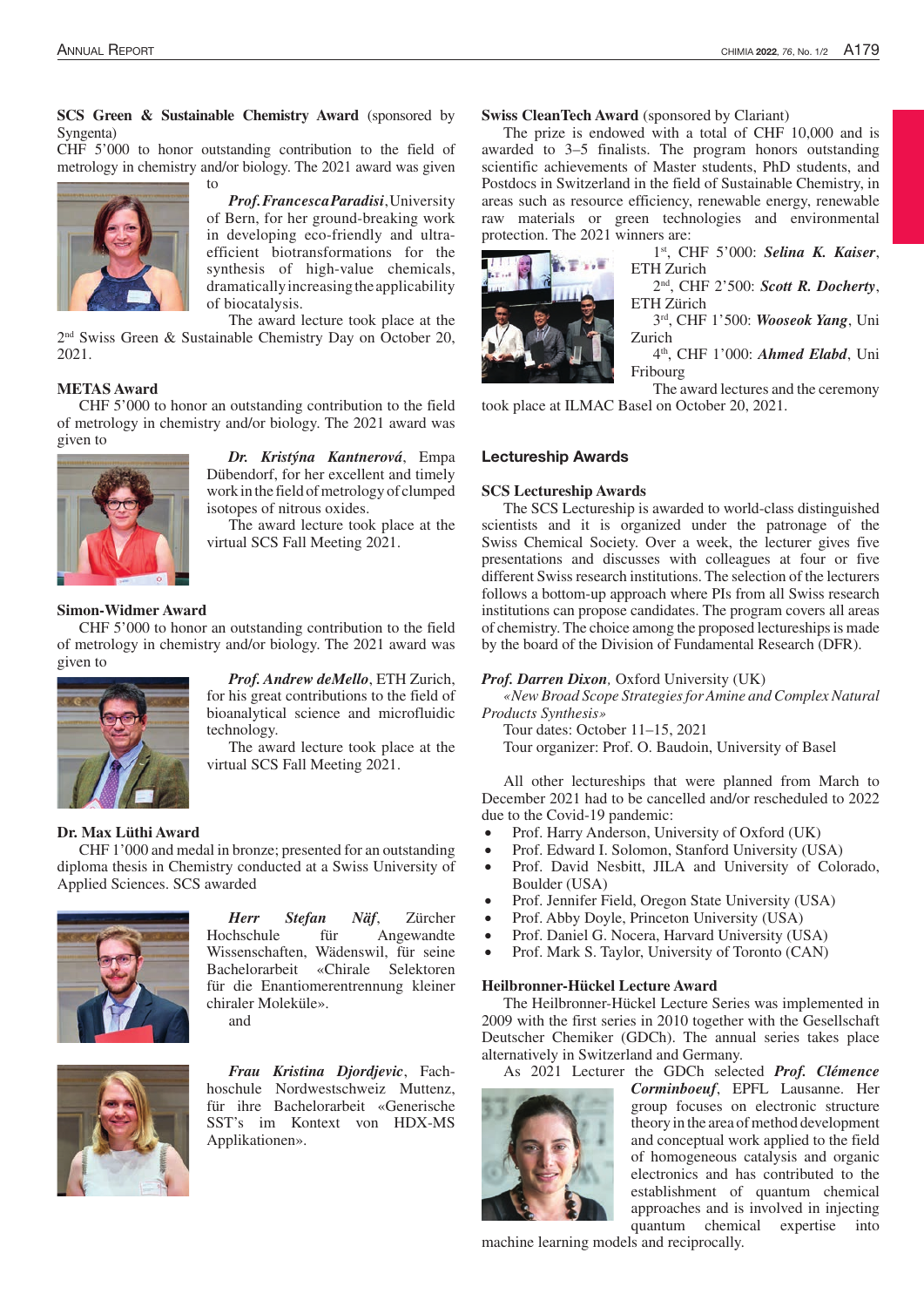

The winner of the 2020 Heilbronner-Hückel Lecture Award, *Prof. Katharina Kohse‐Hoeinghaus*, University of Bielefeld, was invited to four Swiss Universities to give a lecture:

26.10.21: ETH Zurich, «Insight into combustion processes» 27.10.21: Uni Basel, «Insight into combustion processes»

28.10.21: Uni Bern, «Clean(er) combustion – a contradiction?» 29.10.21: Uni Geneva, «Burning issues: Some contributions to combustion chemistry» Tour Organizer: Prof. Martin Quack, ETH Zurich

### Scholarship Awards

### **Best Presentation Award at the Fall Meeting**



At the virtual SCS Fall Meeting on September 10, 2021, Metrohm and DSM again sponsored the very renowned Best Presentation Award Program. A total of 39 presenters (18 winners and 21 runners-up) with a total prize sum of CHF 42'750 were honored for their extraordinary presentations. Instead of classical posters in A0 format, short

videos of 3 min were presents. The talks were given *via* the Zoom video platform. See *CHIMIA 75*, 10/**2021**, A900 for the list of all winners.

### **Alfred Werner Scholarship Program**



This year, eight Alfred Werner Scholars of the class of 2019–2021 successfully completed their MSc studies. One student experienced difficulties, partly caused by the pandemic, and continued her studies at a university of applied science. The reports on their MSc thesis projects are published in *CHIMIA 75*, 12/**2021**, 1073.

In April, the Alfred Werner Fund Allocation Committee evaluated the nominations submitted by the Swiss universities, granting fourteen stipends. In September, twelve students started their MSc studies; two students decided to accept another stipend.

scholarships

granted since

2013

countries of origin of our scholars 30:31 gender ratio

of the scholars

The Meet&Greet visits in industry were not possible also this year. At least, we were able to have a Fondue Night at the Café du Midi in Fribourg in November, celebrating the scholars who graduated, and connecting the class of 2020–22 with the students who just started their MSc studies. The LinkedIn Group with all Alfred Werner Scholars, current, alumni, representatives of the program-supporting companies and university delegates, established last year, now has 73 members and is used for news, internship requests, meeting announcements or the announcement of professional opportunities.

Since 2013, the year the Alfred Werner Foundation was integrated into the SCS Foundation, 61 scholarships have been granted. With very few exceptions, all students completed their studies, some with distinction. Most scholars continued their studies in Switzerland. The first alumni started their professional career, again most of them in Switzerland.

The new Web Page of the Foundation (www.scs-foundation.ch) presents some of the scholars, gives more background, in particular on the history of the program, and offers statistical information.

Also this year, next to the Alfred Werner Scholarship program, the SCS Foundation was able to support the Best Presentation Award Program of the Fall Meeting based on a generous donation of the Metrohm and DSM corporations.

The Swiss Summer School 2021 on Catalysis and Sustainable Chemistry was held in Les Diablerets in September. The students were truly hungry for a 'real meeting'. However, being restricted to eighty student participants, we were not able to honor all applications. Six academic lecturers, along with eight scientists from industry, gave inspiring insight into this rapidly developing area of research (see *CHIMIA 75*, 12/**2021**, 1071 for an extensive report on the Summer School).

The SCS Foundation board would like to thank DSM, Firmenich, Givaudan, Idorsia, Lonza, Metrohm, Novartis, Roche, Syngenta as well as a number of private donors for their continued support.

#### **Chemistry Travel Award**



Through the «Chemistry Travel Award», contributions towards the cost of participation at an international conference in the chemical sciences are granted to selected PhD students. The award is sponsored by the Platform Chemistry of the SCNAT and the Swiss Chemical Society. After most conferences were cancelled or virtualized, the organizers of

the Travel Award expanded the program with a new alternative. This second option offers support to visit a foreign lab for a short research project abroad. Students from all fields of chemistry and from any Swiss institution were invited to participate. The winners were announced in *CHIMIA 75*, 7-8/**2021**, A695 f.



#### **Publishing**

### **CHIMIA**



Catherine E. Housecroft, University of Basel, took over as Editor-in-Chief in 2021 to produce, together with the guest editors, ten excellent issues of CHIMIA.

In 2021 (volume 75) the following 10 issues were published with the help of the named guest editors:

1–2 Future of Chemical Education

Jan Cvengros (ETH Zurich) and Catherine E. Housecroft (University of Basel)

 $3$  H<sub>2</sub> Production and CO<sub>2</sub> Conversion: Insights and Progress Greta R. Patzke (University of Zurich)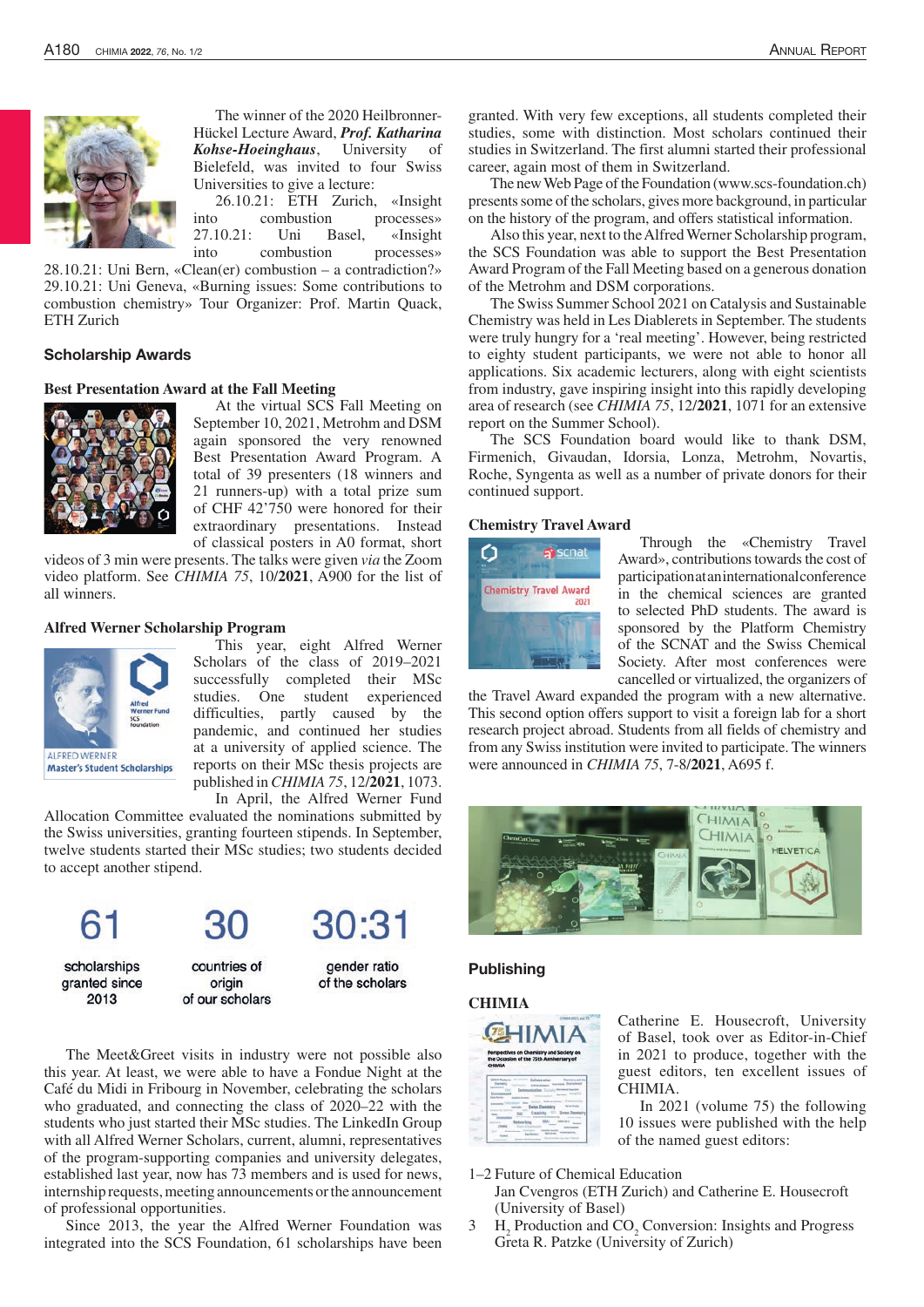- 4 Laureates: Junior Prizes of the SCS Fall Meeting 2020 Hans Peter Lüthi (SCS Foundation) and Silvio Decurtins (University of Bern)
- 5 Colloidal Nanocrystals Jonathan De Roo (University of Basel)
- 6 Peptide Chemistry in Switzerland Thomas Vorherr (Novartis Pharma AG) and Jean-Louis Reymond (University of Bern)
- 7-8 SCS Laureates and Awards & Fall Meeting 2021 Alain de Mesmaeker (President of the Swiss Chemical Society)
- 9 Renewable Feedstock and Biomass Volarization Edouard Godineau (Syngenta Crop Protection AG), Fabrice Gallou (Novartis), and Urban Jenelten (Firmenich SA)
- 10 Photochemistry Christian G. Bochet (University of Fribourg)
- 11 Industry-Academic Partnerships Christof Sparr (University of Basel)
- 12 Chemical Biology of Membranes and Signaling Howard Riezman (University of Geneva)

Issues 4 and 7/8 containing the SCS laureates articles and the program of SCS Fall Meeting (online again in 2021) are regular features of the annual program. The column section with the Swiss Science Concentrates, Highlights of Analytical Chemistry, Highlights in Polymer and Colloids Chemistry, Medicinal Chemistry and Chemical Biology Highlights, Chemical Education, Flow Chemistry (new in 2021) and Universities of Applied Sciences is well-established and with the Conference Reports give a regular insight into the activities of the SCS and the Divisions. The Society information pages, under the direction of David Spichiger, provide news and information about current and future events.

After becoming a platinum Open Access journal in 2020, CHIMIA is continuing along this path All scientific articles are available immediately free of charge. The authors are not required to pay article or page fees and they retain copyright of their work. The articles are published under license CC\_ BY 4.0. CHIMIA is indexed on the Directory of Open Access Journals (DOAJ.org) and other sites that promote open access, which we hope will increase the visibility of the journal. The move to open access was fully supported by the Swiss Chemical Society, as the publisher.

The entire digital content of CHIMIA will be migrated to an OJS-based system by the beginning of 2022, discontinuing the use of IngentaConnect.com as content host. The website is named https://www.chimia.ch/ and all the content from 1990 to the present day will be hosted here. Submissions are also made to https://www.chimia.ch/

During 2021, to celebrate 75 years of publishing CHIMIA, a special column was created called 'A Perspective on Chemistry and Society'. To celebrate this milestone, throughout the year, we published short opinion pieces by invited authors on wideranging topics including science, industry, the environment, education, society, and politics. We asked the authors to look forward rather than back and address current and future prospects for chemistry and society. We were very pleased to publish 22 interesting articles and we would like to thank all the authors who generously and enthusiastically contributed their insightful thoughts and took the time to write these articles. The articles have been collected into a special, open access, virtual issue, which is available on https://www.chimia.ch/.

#### **Chemistry Europe**



After its renaming in spring 2020 the brand of Chemistry Europe is already well established. Founded 25 years ago with the creation of *Chemistry A European Journal*, now the societies' flagship publication, Chemistry Europe is an association of 16 European chemical societies, representing over 75,000 chemists. Chemistry Europe

journals are published by Wiley-VCH.

SCS holds 5% of shares of *Chemistry A European Journal* and participates as co-owner of *ChemElectroChem, ChemPlusChem, ChemistryOpen, ChemCatChem, ChemPhotoChem, Batteries & Supercaps and Chemistry Select*. SCS supported the marketing initiatives of Chemistry Europe on its website, during SCS events and in CHIMIA.

Chemistry Europe supported the following Events:

- Peptide Therapeutics Forum 2021
- Swiss Summer School, «Catalysis in Organic Synthesis»
- 2<sup>nd</sup> Swiss SusChem Days 2021. Int. Conference

### *Helvetica* **– A Journal of the Swiss Chemical Society**



After its relaunch in 2016 and comprehensive marketing and promotion measures in the past six years, including the celebration of the  $100<sup>th</sup>$  anniversary in 2017, we see an encouraging increase of the journal's reputation. In 2021 Helvetica published 29 communications, 3 essays, 10 reviews and 44 full papers.

Prof. Christophe Copéret and Prof. Jeff Bode, both ETH Zurich, served as *Helvetica* editors for six years and established *Helvetica* as a Swiss-based, high-quality journal. Both editors stepped down at the end of 2021 and are succeeded by Prof. Eva Hevia, University of Bern and Jérôme Waser, EPFL Lausanne.

*onlinelibrary.wiley.com/journal/15222675*

#### **Additional Publishing Activities**

The Division of Fundamental Research and the Division of Analytical Sciences hold shares of Physical Chemistry Chemical Physics (PCCP) and Analytical and Bioanalytical Chemistry (ABC) respectively.



#### Overview of SCS Events 2021

| <b>On-site Events</b> |                                          |
|-----------------------|------------------------------------------|
| 19, -20, 08, 2021     | Peptide Therapeutics Forum, hybrid       |
|                       | (DMCCB), University hospital, Basel      |
| 05. - 09.09. 2021     | Swiss Summer School: Catalysis and       |
|                       | Sustainable Chemistry, Eurotel Victoria, |
|                       | Les Diablerets                           |
| 09.09.2021            | First Swiss Chemistry Science Night – A  |
|                       | Celebration of Chemical Research, Casino |
|                       | <b>Bern</b>                              |
| 19. - 21.10.2021      | ILMAC Basel (SCS), Messe Schweiz,        |
|                       | <b>Basel</b>                             |
|                       |                                          |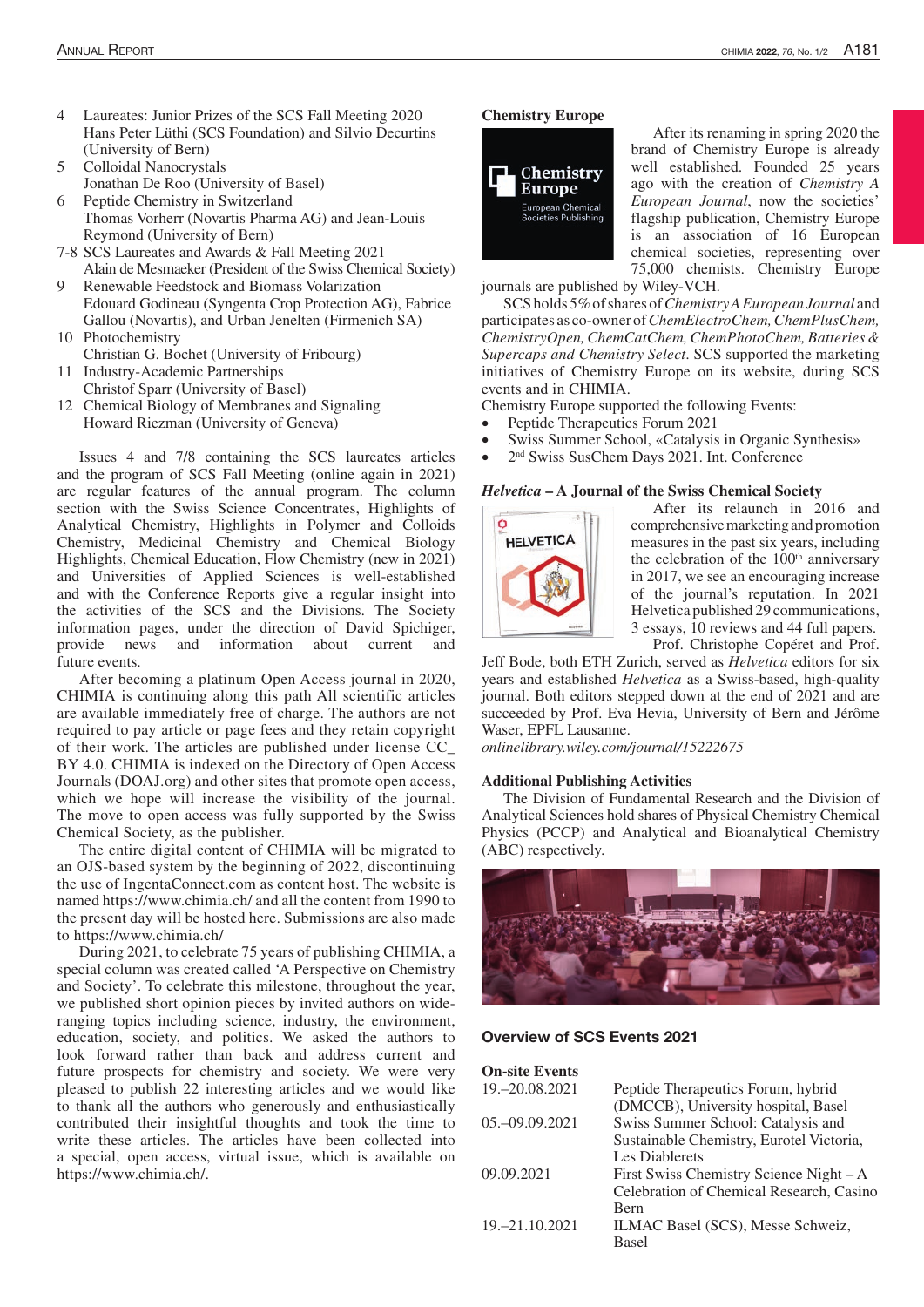| 15 <sup>th</sup> Freiburger Symposium: Industrial & |
|-----------------------------------------------------|
|                                                     |
|                                                     |
|                                                     |
|                                                     |
|                                                     |
|                                                     |
|                                                     |
| Resolution Molecular Spectroscopy (SCS/             |
|                                                     |
|                                                     |
|                                                     |
| Casale Mini Symposia Series (SwissCat)              |
|                                                     |
| SCS Spring Meeting: Chemistry and the               |

# **Cancelled or Postponed Events**

| 20. - 23.01.2021   | European Young Chemists, Meeting,    |
|--------------------|--------------------------------------|
|                    | EYCheM22 (youngSCS), Fribourg,       |
|                    | postponed to January 2022            |
| 06. - 07.05.2021   | CHanalysis, Beatenberg (DAS),        |
|                    | Beatenberg, postponed to May 2022    |
| 03. - 08. 10. 2021 | Swiss Course on Medicinal Chemistry, |
|                    | Leysin, postponed to October 2022.   |
| 17.11.2021         | APPLICA, canceled                    |
|                    |                                      |

### Short Reports on SCS Events 2021

### **DMCCB Basel Symposium, online, 4 February 2021**

This one-day symposium organized by the Swiss Chemical Society, Division Medicinal Chemistry and Chemical Biology, was dedicated to 'Targeting RNA by small Molecules'.

Due to COVID-19 restrictions we had to reduce the format and had to shift the symposium to a virtual classroom. More than 150 participants from 24 countries all over the world registered for the event and permanently over 100 participants were connected *via* the online platform and joined the lectures.

Main Speakers were

- Kamal Azzaoui, Saverna Therapeutics, Basel, CH
- Michaela Frye, Deutsches Krebsforschungszentrum, Heidelberg, D
- Oliver Rausch, Storm Therapeutics, Cambridge, UK
- Amanda E. Hargrove, Duke University, Durham, US
- Iris Alroy, Anima Biotech, Bernardsville, US
- Matthew Disney, Scripps Research Institute, Florida, US

The Symposium was organized by Dr. Cornelia Zumbrunn, Member of the DMCCB board.

#### **The Future of Chemical Education, online, 14 April 2021**

Within the framework of the Spring Meeting of the Swiss Chemical Society the Division of Chemical Education organized a symposium for those involved in teaching chemistry at different

levels such as Sek I, Sek II, Universities of Applied Sciences (FH) and Universities. The major objective of this symposium were the challenges related to teaching chemistry in the first year of the studies at the university. Keynote and invited Speakers:

- • Prof. Ingo Krossing, University of Freiburg
- Prof. Stefan Matile, University of Geneva
- Prof. Roland Sigel, University of Zurich
- Prof. Martin Albrecht, University of Bern
- Balmer-Prize lecture: Dr. Hans-Ueli Ehrensperger
- Prof. Simon Lancaster, University of East Anglia
- Prof. Katharina Fromm, University of Fribourg
- Prof. Michael Nash, University of Basel
- Pearson Education
- Prof. Bruno Therrien, University of Neuchatel
- Prof. Carlo Thilgen, ETH Zurich

The symposium was organized and chaired by Prof. Jan Cvengros, President of the Division Chemical Education.

### **SCS Spring Meeting, online, 15 April 2021**



The SCS Spring Meeting was the first regular event that was organized by the SCS and looks back on a 120-year-old history that started in 1901. It is a one-day symposium that focuses on a specific topic and provides a high-quality program with national and international speakers. The topic of the 2021 edition was «Chemistry

and the Environment».

Keynote Speakers were:

- Prof. Ioannis Katsogiannis, Aristotle University of Thessaloniki, GR
- Prof. Lucy Carpenter, University of York, UK
- Prof. Tamara Galloway, University of Exeter, UK
- Dr. Michael Sander, ETH Zürich, CH
- Prof. Wendy Queen, EPFL Lausanne, CH
- Prof. Arturo Keller, UC Santa Barbara, US
- Dr. Claudio Screpanti, Syngenta, CH
- Dr. Bettina Hitzfeld, Federal Office for the Environment (FOEN), CH

The Symposium was organized by the Section Chemistry and the Environment, that was founded in 2020. The SCS Spring Meeting was the inauguration event of the community and was organized by Prof. Kathrin Fenner, Eawag/University of Zurich and President of the section.

#### **15. Freiburger Symposium, online, 22–23 April 2021**



The objective of this biennial conference is to regularly provide our members and other interested chemists working in process development and production with opportunities for professional training and networking. The event was organized by the SCS Division of Industrial & Applied Chemistry (DIAC). For the first time

the Freiburger Symposium took place as an online symposium to fulfill the regulations of the government and to facilitate safe exchange of scientific information. The talks and lectures were provided *via* the video conference platform Zoom.

The symposium also offered an excellent platform to exchange research results in form of virtual posters (short video), which were accessible for registered participants during the entire conference week. The two best presentations were awarded with the Freiburger Symposium Poster Prize (certificate and prize money of 200 CHF). To stimulate the interaction between the participants, a virtual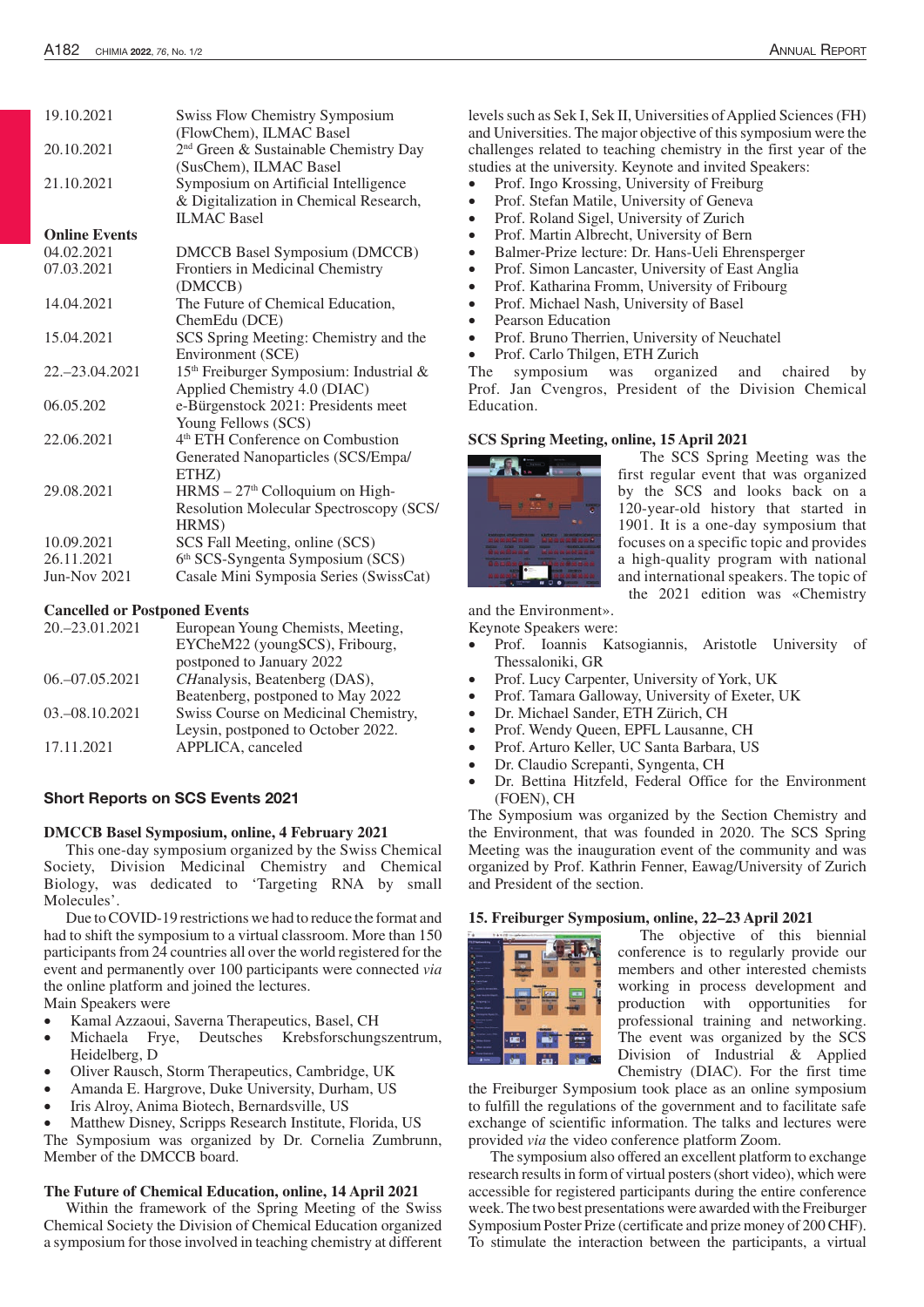conference room on GatherTown was implemented and offered the possibility of 1:1 or n:n online interactions. Invited speakers:

- Prof. C. Oliver Kappe, University of Graz, Austria
- Dr. Serena Mostarda, Novartis Pharma AG, Basel, Switzerland
- Dr. Harvey Randall, Firmenich SA, La Plaine, Switzerland
- Dr. Sylvie Roussel, Ondalys, France
- Dr. Helge Engelking, Lonza AG, Visp, Switzerland, Lecturer from SEEQ Corporation
- PD Dr. Michael Bortz, Fraunhofer ITWM Kaiserslauten, Germany
- Ing. Philipp Karmires, Linde, Germany
- Dr. Andreas Schuster as representative of the Ipatasertib Team at F. Hoffmann La-Roche, Basel and Dr. Christoph Strasser, Dottikon Exclusive Synthesis AG, Switzerland
- Dr. Hernan Aguiar Garcia, Syngenta Crop Protection, Basel, Switzerland
- Prof. Clemence Corminboeuf, EPFL Lausanne / NCCR Catalysis
- Dr. Oliver Steinhof, Biogen International GmbH, Baar, Switzerland
- Dr. Hans-Peter Nirmaier, Lonza AG, Visp, Switzerland

The whole board of the Division Industrial & Applied Chemistry contributed to the organization of the event. The OC committee was led by Prof. Roger Marti, HEIA-FR and Ing. Urban Jenelten, Firmenich.

### **e-Bürgenstock Conference, online, 6 May 2021**

In the middle of what seems to be a dark period for all of us, we are eager to lift each other's spirits, and in particular, those of our young fellow colleagues who should have participated in the JSP program of both Bürgenstock conferences, 2020 and 2021. Therefore, we decided to organize an online event entitled 'e-Bürgenstock 2021: Presidents meet Young Fellows' as a way to celebrate science and give the JSP fellows the opportunity to 'virtually' meet and share their exciting discoveries with the most renowned members of the chemistry community. Invited Lectures:

- Prof. Veronique Gouverneur, University of Oxford
- Prof. Don Hilvert, ETH Zürich
- Prof. Ilan Marek, Technion Israel Institute of Technology
- Prof. Herbert Waldmann, TU Dortmund JSP Contributions:
- Prof. Shoubhik Das, University of Antwerp
- Dr. Michael Parmentier, Novartis AG
- Dr. Luca Dell'Amico, University of Padova
- Prof. Dmitry Katayev, University of Fribourg
- Prof. Olalla Vázquez, Marburg University
- Dr. Denis Gribkov, Syngenta Crop Protection AG
- Prof. Song Lin, Cornell University
- Prof. Sophie Rousseaux, University of Toronto

The organizing committee met at Hotel Waldstätterhof in Brunnen and chaired the online symposium as a team in the traditional Bürgenstock location.

#### **Peptide Therapeutics Forum, Basel/online, 19–20 August 2021**



The Forum took place as a hybrid event and provided presentations that highlighted important new insights regarding the drug discovery of peptides including examples for successful development candidates. The forum disseminated information on latest news in the broad field of therapeutic peptides and enabled networking of interested parties from academia and industries.

Keynote and invited speakers:

- • Nina Hartrampf, University of Zurich, Switzerland
- Steven Trim, Venomtech, UK
- Helena Safavi-Hemami, University of Copenhagen, Denmark
- Elisabeth von Guggenberg, University Hospital Innsbruck, Austria

Plenary Lectures:

- Bart Cornelissen, University of Oxford, UK
- Gerardo Guillen, Center for Genetic Engineering and Biotechnology, Cuba
- John Vrettos, Enteris Biopharma, US
- Manuel Sanchez-Felix, Novartis, US
- Christophe Chambard, Bachem AG, Switzerland
- Kristian Strømgaard, University of Copenhagen, Denmark
- Norbert Sewald, Bielefeld University, Germany
- Deborah O'Neil, NovaBiotics, UK
- Christian Schwarz, Numaferm GmbH, Düsseldorf, Germany
- Jean-Louis Reymond, University of Bern, Switzerland
- Sridhar Nimmagadda, John Hopkins University School of Medicine, US
- Jesse Dong, Biontech, US
- Dehua Pei, Ohio State University, US

30 on-site and about 150 online participants attended the symposium, which was organized and chaired by Prof. Melpomeni Fani, University of Basel, Prof. Roderich Süssmuth, TU Berlin and Dr. Thomas Vorherr, Novartis, Basel.

### **Swiss Summer School «Les Diablerets», 5–9 September 2021**



The focus of this edition of the series of the Summer Schools on Trends in Organic Synthesis was on Catalysis and Sustainability. It was a joint event with the NCCR Catalysis and was held in Les Diablerets, in the beautiful Alpes Vaudoises region above Lake Geneva.

Lecturers:

- Prof. Robert H. Grubbs, Caltech
- Prof. Christophe Copéret, ETH Zürich
- Prof. Eva Hevia, University of Bern
- Prof. Todd Hyster, Cornell University
- Prof. Anat Milo, Ben Gurion University
- Prof. Javier Pérez-Ramírez, ETH Zurich
- Dr. Thomas Carl, Siegfried AG
- Dr. Susanne Drechsler, SULZER Chemtech
- Dr. Markus Fischer, Merck/Sigma-Aldrich Production GmbH
- Dr. Edouard Godineau, Syngenta Crop Protection AG
- Dr. Teodoro Laino, IBM Zurich Research Laboratory
- Dr. Audrey Langlois, Novartis
- • Dr. Lucie Lovelle, Novartis
- • Dr. Christoph Boss, Senior Vice President, Head of Drug Discovery Chemistry, Idorsia Pharmaceuticals Ltd.
- Dr. Jos de Keijzer, Sr. Workflow Architect, Chemspeed
- Elisa Anders, MSc, Talent Acquisition Lead DE-CH, Merck
- Dr. Cecelia Tortoreto, Siegfried AG
- Audrey Dillier, Siegfried AG

A conference report was published in *CHIMIA 75*, 12/**2021**, 1071 ff.

### **Swiss Chemistry Science Night, Bern, 9 September 2021**

On September 9, 2021, the first Swiss Chemistry Science Night took place at Casino Bern! More than eighty invited guests and most of the award winners 2020 and 2021 followed the invitation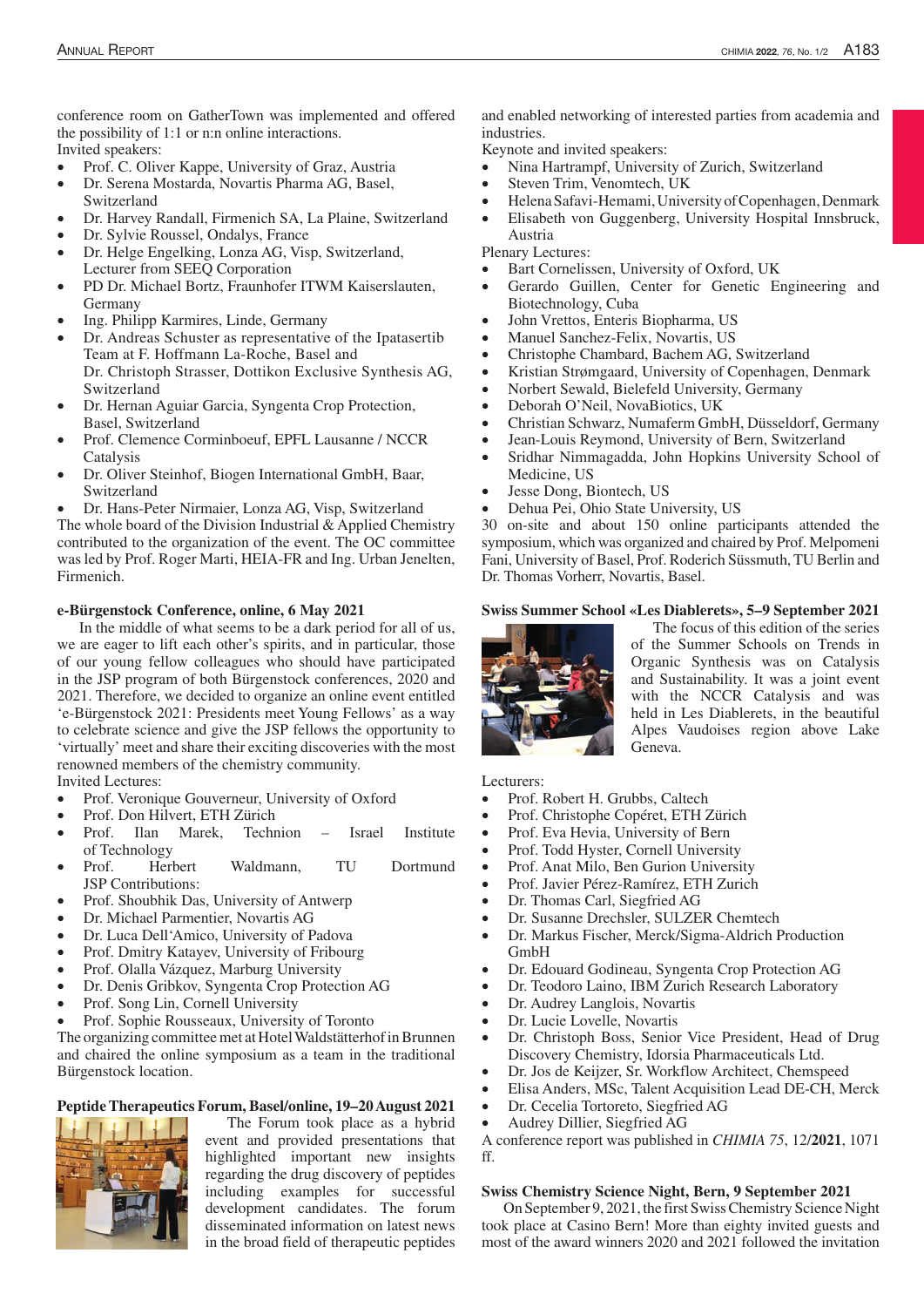and enjoyed the first real on-site event of the SCS since March 2020. Leslie Fendt, F. Hoffmann-La Roche, and Martin Vollmer, Clariant, guided through the evening as moderators and presented the guests and awardees in dialogue with the SCS president, Alain De Mesmaeker, in a competent and highly entertaining manner.

Andrea Gmür, Die Mitte (LU), and Stephan Mumenthaler, director of *scienceindustries*, opened the evening with their welcome messages before no less than 32 winners for 17 prizes were honored. The event honored the winners of the 2020 and 2021 Swiss Chemical Society Awards in front of distinguished leaders from industry and academia as well as representatives from politics and was a celebration of discovery and innovation in the chemical sciences. The gala was very much appreciated by the community and provided a networking platform for industry and academic members.

After six years of service, Alain De Mesmaeker stepped down as SCS President at the end of 2021 and was honored for his impact and achievements. Hans Peter Lüthi was honored for his service of nine years as SCS treasurer.

#### **SCS Fall Meeting, online, 10 September 2021**



Also, the SCS Fall Meeting, one of the largest annual research conferences in Switzerland, was affected by the Covid-19 pandemic. The event was held as a virtual conference to fulfill the regulations of the government and to facilitate safe exchange of scientific information. The talks and lectures were provided on nine parallel running Zoom

video conference platforms.

The Scientific Program offered Award Lectures presented by leaders in their respective fields, as well as invited and contributed lectures in nine thematic sessions covering all of chemistry. For each of these, there was also a virtual poster session available during the whole week.

Traditionally, the ceremonies of the Best Oral and Best Virtual Poster Presentation Award complete the program at the end of the day and the organizers awarded 39 presenters (18 winners and 21 runners-up) with a total prize sum of CHF 42'750. See *CHIMIA 75*, 10/**2021**, A900 for the list of all winners.

Prof. Eva Hevia, University of Bern, and Dr. Hans Peter Lüthi, ETH Zurich co-chaired the event and provided a fantastic online experience in collaboration with the session chairs, the supporters from University of Bern and the SCS Head Office.

#### *Program Highlights:*

- Two plenary sessions with lectures of SCS prize winners
- Virtual Poster Session during the whole week
- Nine thematic parallel sessions with keynote lectures and 15min PhD presentations
- Best oral and best virtual poster presentation awards

# *Topics of the parallel sessions*

- Analytical Sciences
- Catalysis Science & Engineering
- Computational Chemistry
- Chemistry and the Environment
- Inorganic & Coordination Chemistry
- Medicinal Chemistry & Chemical Biology
- Organic Chemistry
- Physical Chemistry
- Polymers, Colloids & Interfaces •

# *Plenary and Award Lecturers*

Prof. Raffaella Buonsanti, EPFL Sion Werner Prize Winner 2021

- Dr. Pierdomenico Biasi, Casale SA, and Dr. René Eckert, Clariant Produkte (Deutschland) GmbH Sandmeyer Award Winners 2021
- Dr. Andrew Edmunds, Syngenta Crop Protection AG SCS Industrial Science Award winner 2021
- Dr. Cornelia Zumbrunn, Idorsia Pharmaceuticals Ltd SCS Senior Industrial Science Award winner 2021

# **ILMAC Basel, 19–21 October 2021**



ILMAC fair 2021 was organized in Basel and has established itself as an important event that provides knowledge exchange platforms for the whole laboratory and process chemistry community.

SCS was present with a large exhibitor booth and offered the universities of applied sciences and partner

societies the opportunity to present themselves as co-exhibitors.

In the ILMAC Forum, that was part of the fair and embedded in the fair hall, the SCS organized three symposia on each day of the event:

### *Tue, October 19, 2021: Swiss Flow Chemistry Symposium*  Invited Speakers:

- Dr. Paolo Filipponi, Novartis
- Dr. Jan Schütz, DSM Nutritional Products
- Dr. Chris Scarborough & Matthias Lehmann, Syngenta
- • Dr. Agnieszka Ladosz, Idorsia Ltd.
- Dr. Dominique Roberge, Lonza
- Prof. Roger Marti, HEIA Fribourg
- Prof. Nina Hartrampf, University of Zurich

A Roundtable discussion and an aperitif completed the program. The event was organized and chaired by Dr. Claudio Battilocchio, Syngenta, Prof. Francesca Paradisi, University of Bern, Prof. Christof Sparr, University of Basel and Dr. Jacques Membrez, Givaudan SA.

## *Wed, October 20, 2021: 2nd Green & Sustainable Chemistry Day* Invited Speakers:

- Ludo Diels, University of Antwerp
- Regina Palkovitz, RWTH Aachen University
- Jason Camp, CIRCA
- Walter Leitner, Max Planck Institut for Energy Conversion
- Ignaz Höhlein, Clariant
- Katalin Barta, University of Graz
- Florent Héroguel, Bloom
- • Victor Mougel, ETH Zürich
- Francesca Paradisi, University of Bern
- Michael Carus, Co-Founder of the Renewable Carbon Initiative, Nova-Institut, Germany

The Symposium was organized by the SusChem CH board under the lead of Edouard Godineau, Syngenta Crop Protection AG.

As part of the 2nd SusChem Day the SCS and Clariant awarded the Swiss CleanTech Award:

| Winner:     | Selina K. Kaiser, ETH Zürich        |
|-------------|-------------------------------------|
| Runners-up: | Scott R. Docherty, ETH Zürich       |
|             | Wooseok Yang, University of Zurich  |
|             | Ahmed Elabd, University of Fribourg |

*Thu, October 21, 2021: Symposium on Artificial Intelligence & Digitalization in Chemical Research*

Invited Speakers:

- Alessandra Toniato, IBM Research
- Marco Stenta, Syngenta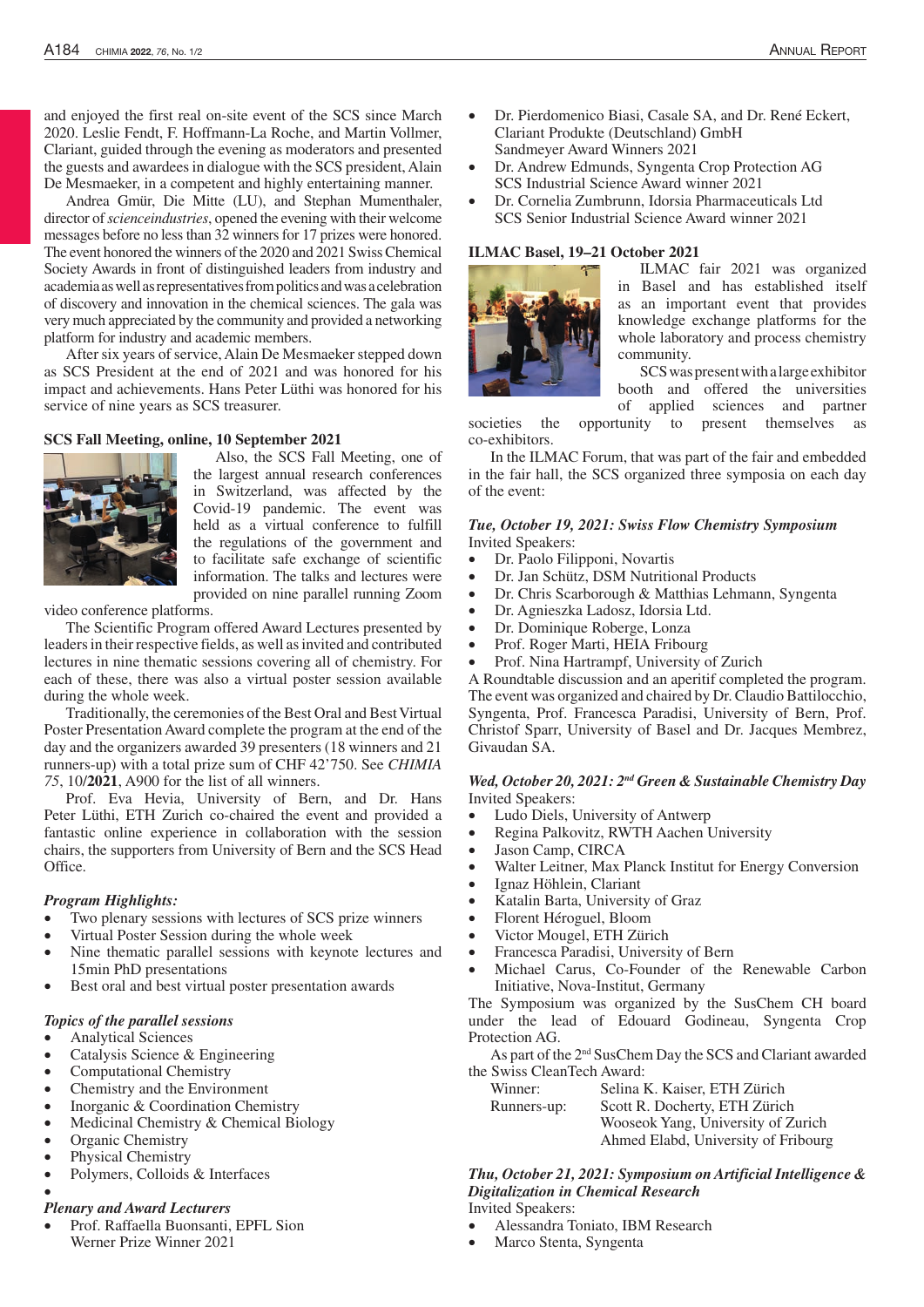- Rolf Gueller, Chemspeed Technologies AG
- Nik Stiefl & Finton Sirockin, Novartis
- Eric Alan Baur & Laurens Versluis, F. Hoffmann-La Roche
- Daniel Kuhn, Merck Healthcare KgaA
- Hergen Schultze, BASF
- Elisa Liberatore & Julien Hazemann, Idorsia

The symposium was organized and chaired by Torsten Luksch, Syngenta, Hans Peter Luethi, SCS and Arndt Finkelmann, Syngenta.

#### **6th SCS-Syngenta Symposium, 26 November 2021**

The Swiss Chemical Society and Syngenta organized the 6<sup>th</sup> edition of the one-day symposium entitled 'Chemistry lab of the future' on Friday November 26, 2021. The focus was on cutting edge advances in synthesis design, reaction optimization and drug design assisted by AI as well as the robotic aspects of synthesis automation and testing. The flash communication session consisted of ten 3 min presentations/1 slide format to give the participant the opportunity to show their field of research.

Invited Speakers were:

- Dr. Guillaume Berthon, Syngenta Crop Protection, Japan
- Dr. Alexander Marziale, Novartis, CH
- Dr. Alain Vaucher, IBM Research, CH
- Dr. Magnus Johansson, AstraZeneca, Sweden
- Prof. Andy Cooper, University of Liverpool, UK
- Prof. King Kuok Mimi Hii, Imperial College, UK
- Prof. Anat Milo, Ben-Gurion University of the Negev, Israel
- Dr. Stevan Djuric, University of Kansas, USA
- Dr. Petrina Kamya, In silico Medicine, Canada
- • Prof. Jason Hein, The University of British Columbia, Canada
- Prof. Alán Aspuru-Guzik, University of Toronto, Canada

*Helvetica* sponsored the Award for the Best Flash Communications. The two winners, Antonio Pedrina, University of Cambridge, UK and Umberto Raucci, Stanford University, USA were honored with a certificate and a cash contribution of CHF  $200 -$ 

#### **Casale Online Mini-Symposia Series**

To celebrate its 100<sup>th</sup> anniversary, Casale in collaboration with the Section Catalysis of the Swiss Chemical Society (SwissCat) launched a new series of online mini symposia. Researchers from all over the world participated and learned about the latest developments in the fields of homogeneous, heterogeneous and bio-catalysis.

### #1, June 8, 2021: «Overview on research in the field of CO<sub>2</sub> *capture, storage and utilization»*

- Prof. Marco Mazzotti, ETH Zürich
- Prof. Raffaella Buonsanti, EPFL Valais, Sion
- Prof. André Bardow, ETH Zurich

### *#2, November 16, 2021: «Catalysis for the Industrial Renaissance and New Sustainable Processes»*

- Prof. Christophe Coperet, ETH Zurich
- Prof. Gabriele Centi, University of Messina
- Prof. Marinella Mazzanti, EPFL Lausanne
- Prof. Robert Schlögl, Max Planck Institute for Chemical Energy Conversion

# *#3, November 24, 2021: «Accelerating discoveries through computational chemistry and modelling»*

- Prof. Michele Parrinello, ETH Zurich
- Dr. Teodoro Laino, IBM Research Zurich
- Dr. Giovanni Maria Piccini, USI



### Reports from the SCS Networks

To complement the activities of our traditional divisions and sections, SCS has implemented additional thematic networks in recent years.

In the background, the networks were quite active, but on-site events and personal interactions with the community members were rare. Most activities had to be cancelled or postponed due to the Covid-19 situation.

#### *As of December 2021, the SCG maintains the following thematic networks:*

- Analytical Sciences (DAS)
- Catalysis (SwissCat)
- Chemical Ecology (ChemEco)
- Chemical Education (ChemEdu)
- Chemistry and the Environment (SCE)
- • Computational Chemistry / Artificial Intelligence (CC)
- Flow Chemistry (FlowChem)
- Food Chemistry (Swiss Society for Food Chemistry)
- Green & Sustainable Chemistry (SusChem CH)
- Industrial & Applied Chemistry (DIAC)
- Inorganic Chemistry (IC)
- Intellectual Property (IP)
- Mass Spectrometry (Swiss Group for Mass Spectrometry)
- Materials Chemistry (MatChem)
- Medicinal Chemistry & Chemical Biology (DMCCB)
- Organic Chemistry (OC)
- Photochemistry (PCS)
- Physical Chemistry (PC)
- Polymers, Colloids & Interfaces (DPCI)
- Fundamental Research (Umbrella for OC, IC, PC, CC)

### *As of December 2021, the SCG maintains the following social networks:*

- youngSCS
- Swiss Women in Chemistry (SWC)
- **Honorary Members**
- Alfred Werner Scholars
- Chemistry Europe Fellows

#### **Division of Analytical Sciences (DAS)**

A major development within the Swiss Chemical Society has been to aim for a more unified presentation toward a wide range of potential stakeholders, and the DAS is playing a significant role in this development. Relationships with industrial partners are now increasingly sought at the SCS level, which allows their voice to be heard while also providing for recurring support of various activities and events held by different divisions. Most awards, including the METAS prize in metrology, are now selected by an SCS awards committee, except for the bi-annual Simon Widmer Award given by DAS, which is handled by an international committee. Another major change involves the continuing education program which is being topically broadened and rebranded, and its administration newly integrated into the SCS head office.

*Prof. Eric Bakker, President DAS*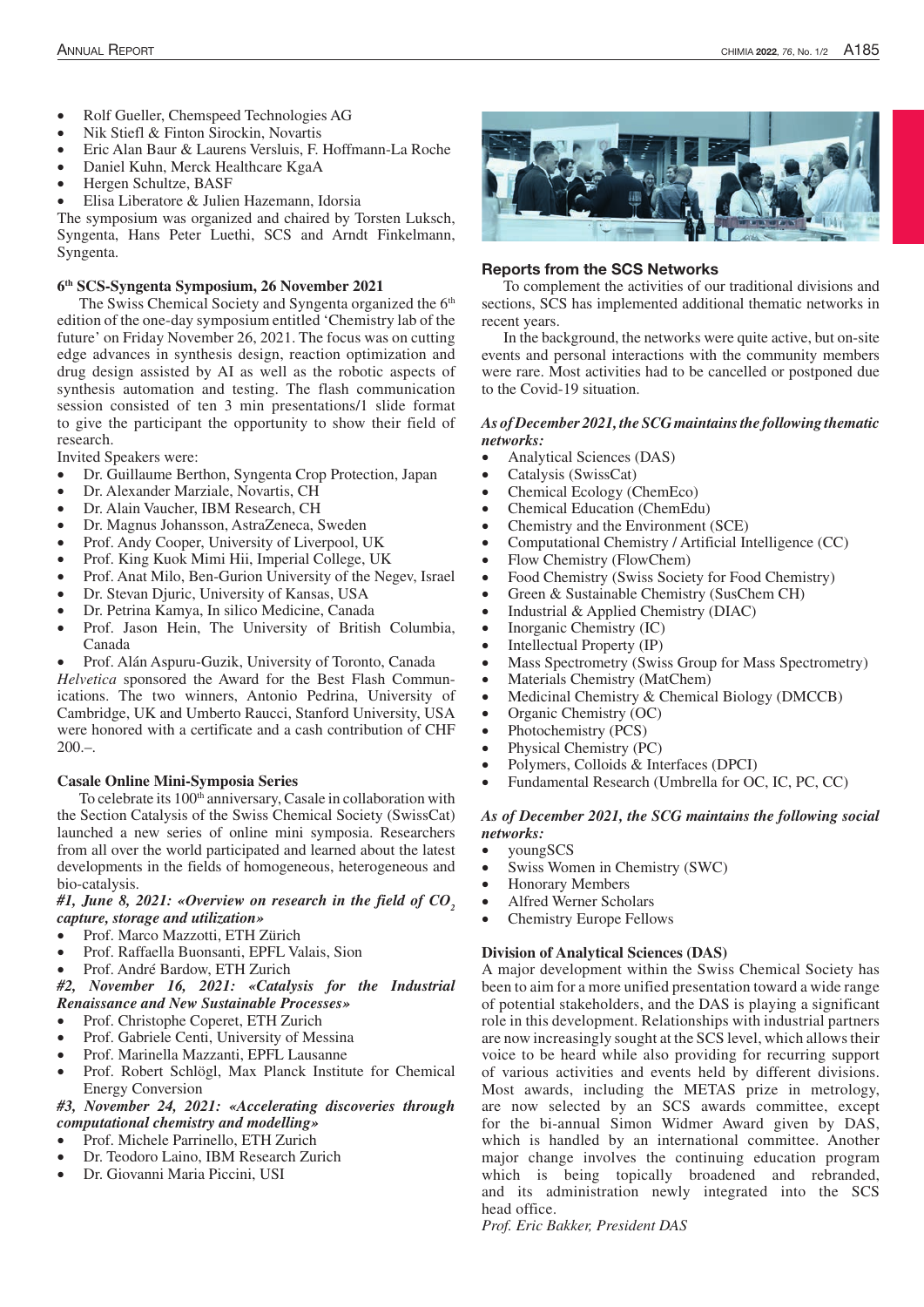### **Division of Industrial & Applied Chemistry (DIAC)**

For the Freiburger Symposium in April 2021, first time as online event, the organizers were surprised by the success of the conference and possibility to exchange with other participants *via* the virtual conference tool. After the cancellation of the June event, the DIAC General Assembly took place in September for the first time for a long time as an on-site event. Everyone appreciated it very much and the excellent organization allowed networking and exchange among each other. The same at the DIAC workshop in November, with everyone on site in Lenzburg, the activities for 2022 and 2023 could be efficiently discussed and planned.

*Prof. Roger Marti, President DIAC*

#### **Division of Chemical Education (DCE)**

The threat of the corona virus and COVID-19 again caused significant disruption to educational processes in 2021. Especially in the first half of the last year, the University lecture halls remained closed, and the symposium organized by the Division of Chemical Education also had to be moved into virtual space. Much to the delight of the students and lecturers, the dark veil of the pandemic was partly lifted in the fall semester and in-person teaching, albeit with restrictions, enabled improved communication between teachers and class members. This provided an impetus for the forthcoming year, and accordingly, the wheels of activity were set in motion within the division for 2022 and a planned DCE Symposium in 2023. *Prof. Jan Cvengros, President DCE*

### **Photochemistry Section**

One of the Sections big accomplishments was the French Swiss Photochemistry Symposium that took place online *via* Zoom, 21–22 January 2021.

The composition of the executive committee of the photochemistry section has been modified. Indeed, after having actively participated in the organization of the French Swiss Photochemistry Symposium (online, 21–22 January 2021), Tatu Kumpulainen returned to Finland and therefore decided to leave the committee. The members of the committee acknowledge him for all the work accomplished for the section during several years. He was replaced on the committee by Tomáš Šolomek (University of Bern). For 2022, the section planned to organize the Photochemistry Symposium in Fribourg (HES-SO/HEIA-FR), 17 June 2022.

*Prof. Olivier Nicolet, President PCS*

#### **Section of Chemistry and the Environment (SCE)**

This year's Swiss Chemical Society (SCS) Spring Meeting was dedicated to the topic of 'Chemistry and the Environment' and constituted the inaugural meeting of the newly founded SCS Section with the very same name. An excellent board of international experts presented topics ranging from atmospheric chemistry, across microplastic and biodegradable polymers, all the way to chemical innovation to support sustainable agriculture and future challenges in environmental chemistry legislation. The board would have loved to organize an in-person meeting to give the members of this young section the opportunity to start getting to know each other and start developing joint research ideas, yet this was unfortunately still not possible. Instead, they decided to meet as avatars on GatherTown… despite a few technical hiccups, this was another nice example of where SCE wants to be: Ahead of the crowd!

*Prof. Kathrin Fenner, President SCE*

#### **Swiss Association of Computational Chemistry (SACC)**

The SACC held its Spring Meeting on February 12, 2021 online. The meeting was organized by a group of PhD students from Lausanne and Zurich. There were six presentations by young researchers from Swiss Universities and a virtual poster session.

The SACC organized the Computational Chemistry session within the SCS Fall Meeting on September 15, 2021. There was a total of 10 contributed talks and two invited presentations by Prof. Letizia Gonzales (University of Vienna) and Dr. Christoph P. Sager (Idorsia Pharmaceuticals Ltd). In addition, a virtual poster session was held.

Board Members: Prof. Jürg Hutter (University of Zurich), Prof. Tomasz Wesolowski (University of Geneva), Prof. Markus Meuwly (University of Basel), Prof. Ursula Röthlisberger (EPFL), Dr. Daniele Passerone (EMPA), Prof. Jeremy Richardson (ETHZ), Dr. Torsten Luksch (Syngenta), Prof. Sergey Churakov (University of Bern)

*Prof. Jürg Hutter, President SACC*

### Social Communities

# **youngSCS**

2021 has been a difficult year for all of us due to the COVID-19 pandemic. Despite that, the youngSCS has grown a lot and established a series of online conferences. Our biggest events have been the UniDays and the EYCheM. The UniDays was a week full of talks with different PIs from various Swiss research institutions that introduced themselves and their research to young chemists. The EYCheM unfortunately had to be cancelled and postponed to 2022 and will now be held online. Despite the difficulties, the youngSCS board has been able to meet twice in person (Summer retreat in Ausserberg and Gluehwein event in Bern) to discuss the future directions and events. Looking forward to a very active 2022.

Benjamin Ries, ETH Zurich, stepped down as president and handed over the mandate to Lluc Farrera Soler, University of Geneva.

*Lluc Ferrera Soler, President youngSCS*

#### **Swiss Women in Chemistry (SWC)**

It has been two years already since the official launch of the SCS Swiss Women in Chemistry (SWC) platform. The network was created, in part, as an initiative to increase participation of female speakers at SCS chemistry conferences and scientific advisory boards within Switzerland. Typically, over the past years, women comprise from 20–30% of the SCS conference audience, but this percentage is not reflected in the speakers' program, with several recent Swiss meetings lacking any female speakers. Two events have been held, namely at Novartis and Firmenich, both in an online format. During these Insights events, students had the opportunity to learn more about the career path of junior or senior industrial scientists, as well as interact more directly with female industrial scientists through workshops in small groups. Organized in collaboration with Novartis, the Round Table events covered the topic of careers in chemistry. The two events already held were online due to the pandemic, but we are hoping to move to an in-person format in 2022.

The two sessions attracted approximately 100 participants each. For the second event, half of the participants (51%) were PhD students, another 27% were PostDocs and 13% were master students, with the remaining percentage corresponding to established academic or industrial members.

*Dr. Maud Reiter, Co-Chair of the SWC network*